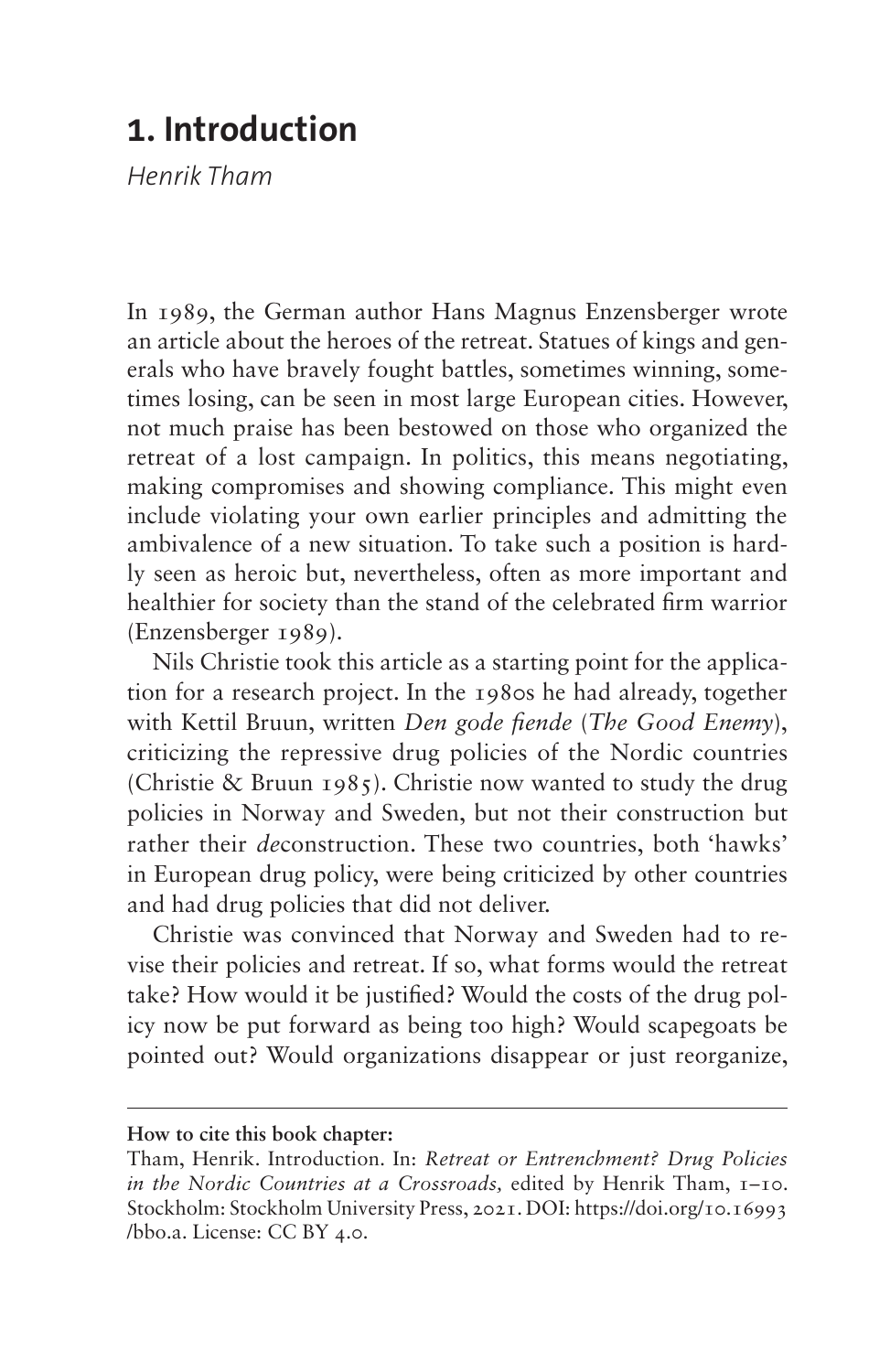re-interpreting the old policy? Or would there be no change – would the two countries just continue the war, e.g. stick to their old drug policies?

The research application did not get any funding, possibly because Christie was ahead of his time when the question was formulated. Today the situation is different. A drug policy based on penal legislation, police and prisons has now even more clearly shown its limits. At the same time, the costs of violated legal principles, police resources, imprisonment and suffering for the drug users have increased. The same development outside the Nordic sphere has caused a number of countries to rethink their drug policies. The question is then: Have the Nordic countries started a retreat, and if not, why?

In an analysis of a possible change in drug policies in the Nordic countries the prevelance of drugs and problematic use as well as existing penalty levels should be taken into consideration. Depending on the situation, different policy reactions could be expected. Some indicators can be compared to the situation in other countries. In the European School Survey project on Alcohol and Other Drugs (ESPAD 2015) the life-time prevalence of the use of cannabis in the Nordic countries is markedly below that of the other European countries. Last year prevalence of cannabis use among adults,  $15-34$ , in the Nordic countries was, on average, about the same as in Europe as a whole. In all five Nordic countries there has been an increase among young adults who use cannabis (Nordic Welfare Centre 2019a:11). Problematic use cannot be compared due to lack of data. However, all the Nordic countries report high numbers of drug-related deaths (EMCDDA 2019).

The drug policies in the Nordic countries have been described as relatively repressive. Per Ole Träskman (2004) has noted how drug use has been reidentified from a medical problem to a criminal problem, how consumption has been criminalized in most of the Nordic countries, and how police control of drug users has developed with the goal of being annoying and stressful. This development also leads to an inconsistency in relation to the general criminal policy, whereby the Nordic countries have been characterized by relative leniency and small prison populations (op. cit.). Sten Heckscher (1985) has pointed out that the punishment scales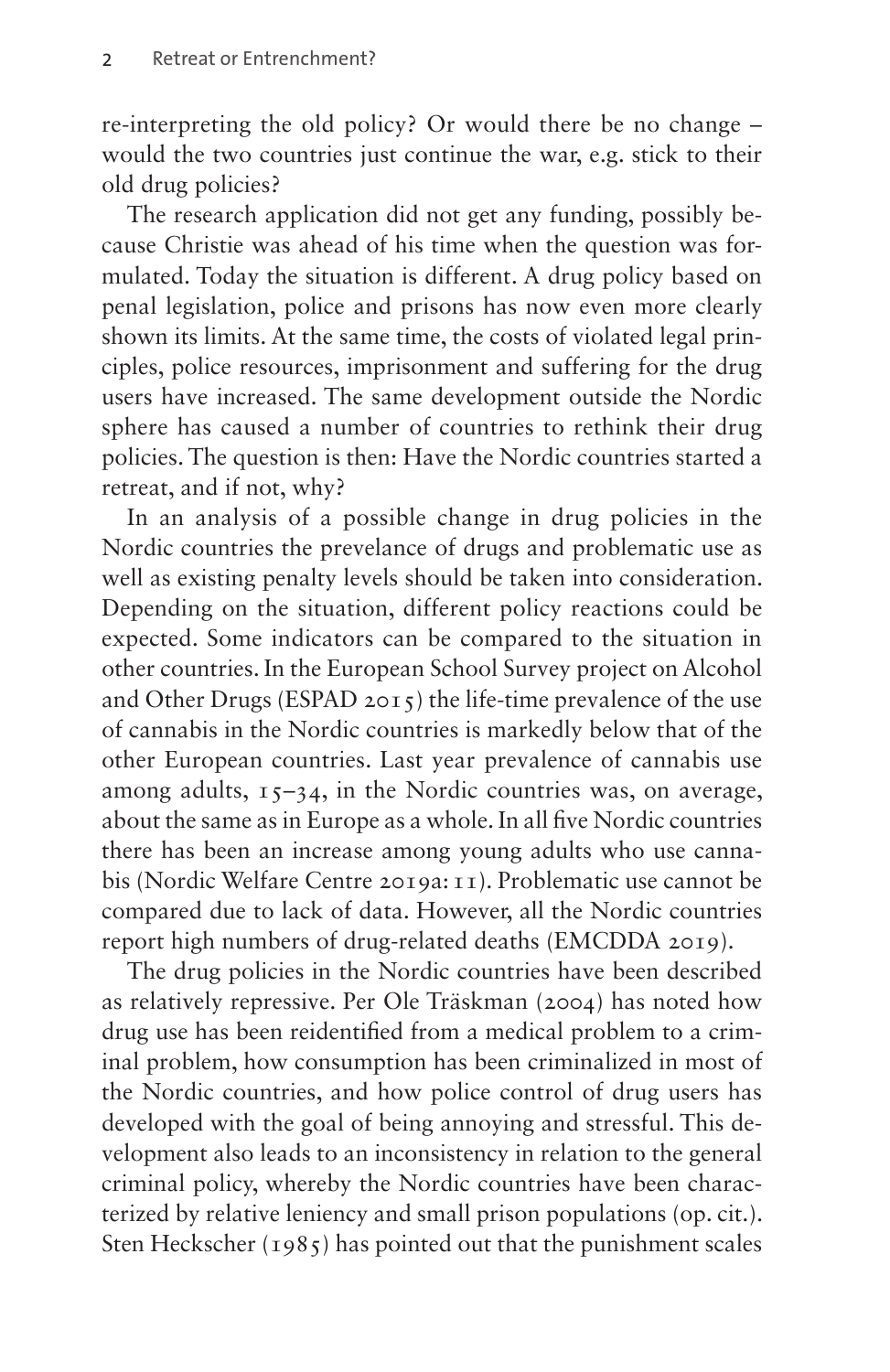for drug crimes were raised sharply in all the Nordic countries early on. In contrast to other crimes, where the lower part of the penalty scale is usually used for punishments, the whole scale was applied to drug crimes. The countries have also referred to each other when increasing the severity of sanctions and justified it in the name of Nordic harmonization (op. cit.).

In relation to the overall penalty scales in the Nordic countries the maximum penalties for drug crimes are high. The highest maximum is found in Norway, at 21 years, which is the maximum for any crime in the country. This doesn't mean that Norwegian courts mete out the highest sentences among the Nordic countries. Such a comparison must be based on the data on actual punishments for drug crimes of the same seriousness.

Some data for such a comparison can be found in a Nordic project on the general sense of justice, where data were collected in 2009 and 2013. The project included vignettes where persons in nationally representative samples indicated what sanctions they found appropriate after reading a description of a specific crime. The sanctions were chosen from a pre-formulated list. The same forms were sent to a panel of judges who, on the basis of the vignettes, were asked to indicate what they believed would be the sentence given in those cases. One of the vignettes concerned a young man who had smuggled 250g of heroin. The results from the evaluations of judges in the five countries are shown in [Table 1.](#page-2-0) The highest penalties are meted out in Sweden, where the maximum sentence for a drug crime is 10 years. Denmark has the lowest penalties for the same crime among the Nordic countries.

<span id="page-2-0"></span>Table 1. Judges' assessments of the sanctions that would be awarded in connection with smuggling 250g of heroin in Denmark, Finland, Iceland, Norway and Sweden for an offender with no prior record in surveys in 2009 and 2013.

|                       | Denmark | Finland | Iceland | Norway | Sweden |
|-----------------------|---------|---------|---------|--------|--------|
| $\frac{1}{2}$ years + |         |         |         |        |        |
| $3 - 5$ years         |         |         |         |        |        |
| $2 - 3$ years         |         |         |         |        |        |

Source: Balvig et al.  $2015:348$ ; Olaussen  $2013:52$  f.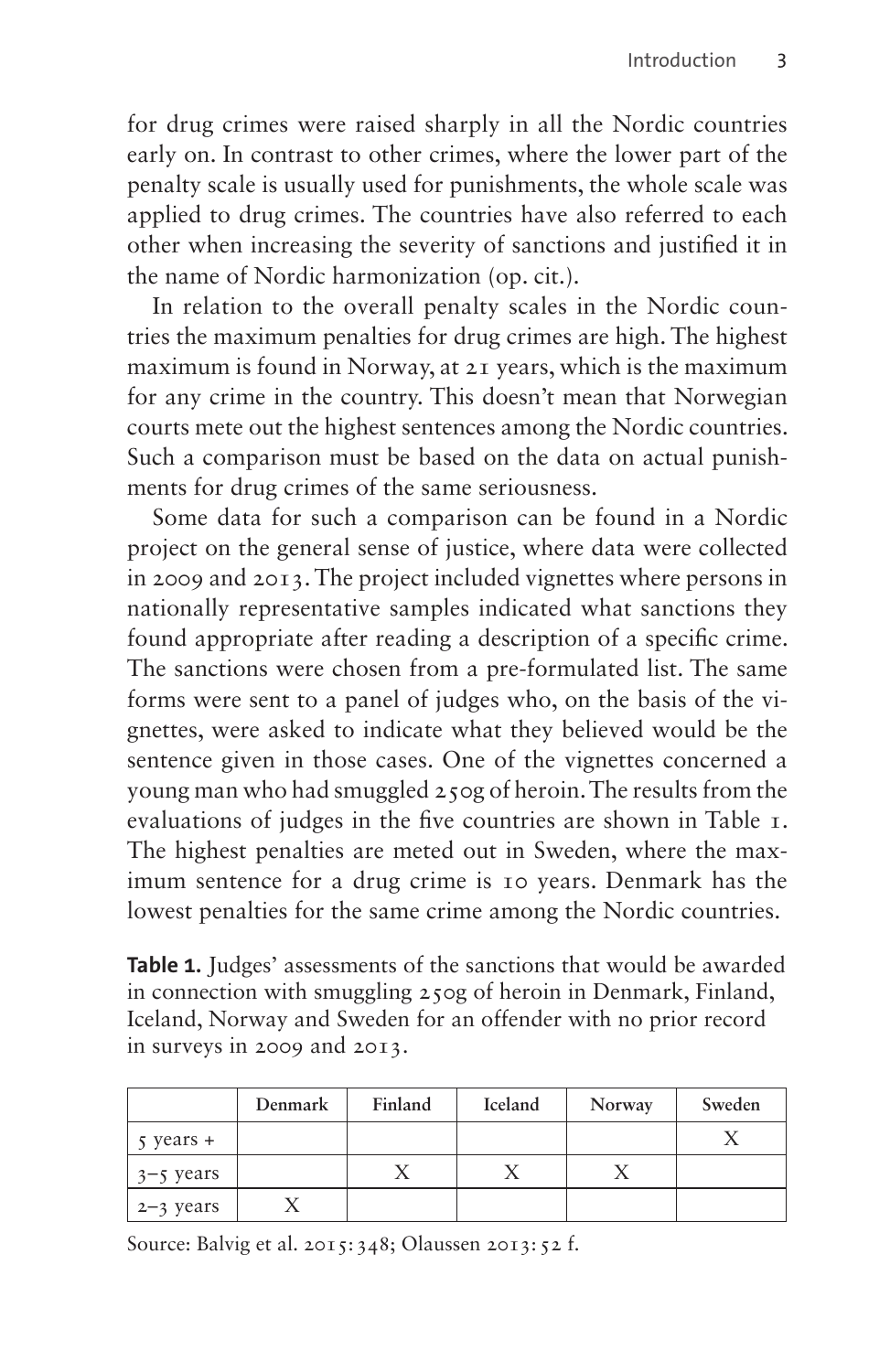| Denmark | Hashish $\lt$ 10 gram/marihuana $\lt$ 50 gram | €270      |
|---------|-----------------------------------------------|-----------|
| Finland | Hashish < 10 gram/marihuana < 15 gram         | $€420*$   |
| Iceland | Cannabis 15 gram                              | €700      |
| Norway  | Cannabis 15 gram (average)                    | €600      |
| Sweden  | Cannabis 15 gram                              | €2000 $*$ |

<span id="page-3-0"></span>**Table 2.** The size of fines for possession of cannabis in Denmark, Finland, Iceland, Norway and Sweden.

\* Finland and Sweden use day fines, here converted to an amount based on median wage in 2017.

Source: Nordic Welfare Centre 2019a: 139 ff.; Borgeke & Månsson  $2018 \cdot 1120$ 

A study of the praxis of penalties for possession of cannabis has been carried out by the Nordic Welfare Centre (2019a). The figures are presented in [Table 2](#page-3-0). The data given are not always directly comparable. Sanctions will vary with the type of cannabis and if the lawbreaker is a previous offender. Some of the countries also have the possibility of issuing a caution as an alternative sanction. On the whole, the figures seem to reproduce the results in [Table 1](#page-2-0). Sweden has the highest fines for possession of small amounts of cannabis while Denmark has the lowest.

The European Monitoring Centre for Drugs and Drug Addiction (EMCDDA) supplies some comparisons of data on drug use and criminal justice reactions to drugs. [Table 3](#page-4-0) shows a somewhat higher consumption of cannabis, which is by far the most commonly used drug, in Denmark. Sweden and Iceland have the highest number of drug-related deaths. The high Icelandic figures can be attributed to an ongoing opioid crises and were previously lower. Finally, in the comparison of the number of drug crimes reported to the police, Sweden again is in the lead.

The Nordic countries also show both similarities and differences when it comes to other legally defined policies and practices concerning drugs. [Table 4](#page-4-1) shows that all the countries have syringe exchange programs and substitution programs. Only one country, Denmark, has a heroin maintenance program. For Iceland, such programs are not relevant since heroin consumption has not been a problem in the country. Denmark and Norway have supervised consumption rooms for self-administrated injections, and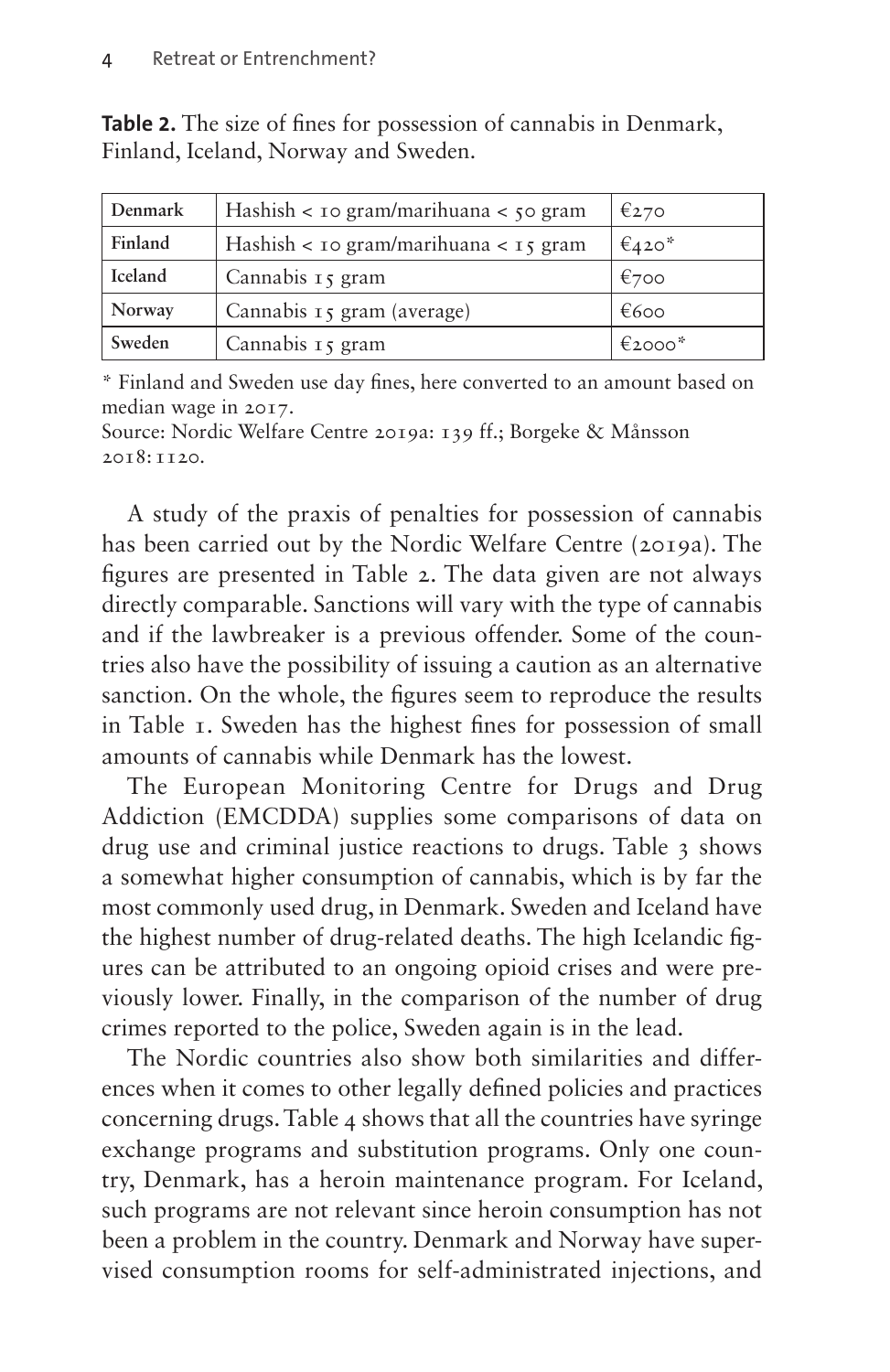|                      | Denmark | Finland | Iceland | Norway | Sweden      |
|----------------------|---------|---------|---------|--------|-------------|
| Cannabis use, last   | 15.4    | 13.5    | 9.1     | IO.I   | 9.6         |
| year, $15/17-34$ , % |         |         |         |        |             |
| Drug deaths          | 4.15    | 3.63    | 8.3     | 5.36   | 6.26        |
| per 100 000          |         |         |         |        |             |
| Reported drug        | 462     | 502     | 600     | 633    | <b>IOO4</b> |
| crimes per 100 000   |         |         |         |        |             |

<span id="page-4-0"></span>**Table 3.** Cannabis use, reported drug crimes, and drug-related deaths in Denmark, Finland, Iceland, Norway and Sweden, 2016–2018.

Source: EMCDDA 2019; Iceland: cannabis use in 2017, 18–44 old and drug-related deaths; National Commissioner of the Icelandic Police 2020.

<span id="page-4-1"></span>**Table 4.** The existence of different drug programs and penal practices in Denmark, Finland, Iceland, Norway and Sweden.

|                    | Denmark | Finland | <b>Iceland</b> | Norway | Sweden |
|--------------------|---------|---------|----------------|--------|--------|
| Substitution       | yes     | yes     | yes            | yes    | yes    |
| treatment          |         |         |                |        |        |
| Syringe exchange   | yes     | yes     | yes            | yes    | yes    |
| Heroin maintenance | yes     | no      | no             | no     | no     |
| Supervised drug-   | yes     | no      | yes            | yes    | no     |
| consumption rooms  |         |         |                |        |        |
| Criminalization of | no      | yes     | no             | yes    | yes    |
| consumption        |         |         |                |        |        |
| Body liquid tests  | no      | no      | no             | no     | yes    |

permission for such a practice was granted in Iceland in 2020. Denmark and Iceland have not criminalized use as such. Finland and Sweden are the only countries in 2021 that in practice sanction the use of cannabis. The fines are the same as that for the smallest possession, which in Finland is  $\epsilon_{42}$  and in Sweden is €880. Sweden is, however, the only one among the Nordic countries that uses body liquid tests to establish use.

A similar pattern emerges from the four tables. Denmark is relatively more liberal in terms of harm reduction and penal sanctions, while Sweden occupies the opposite position with the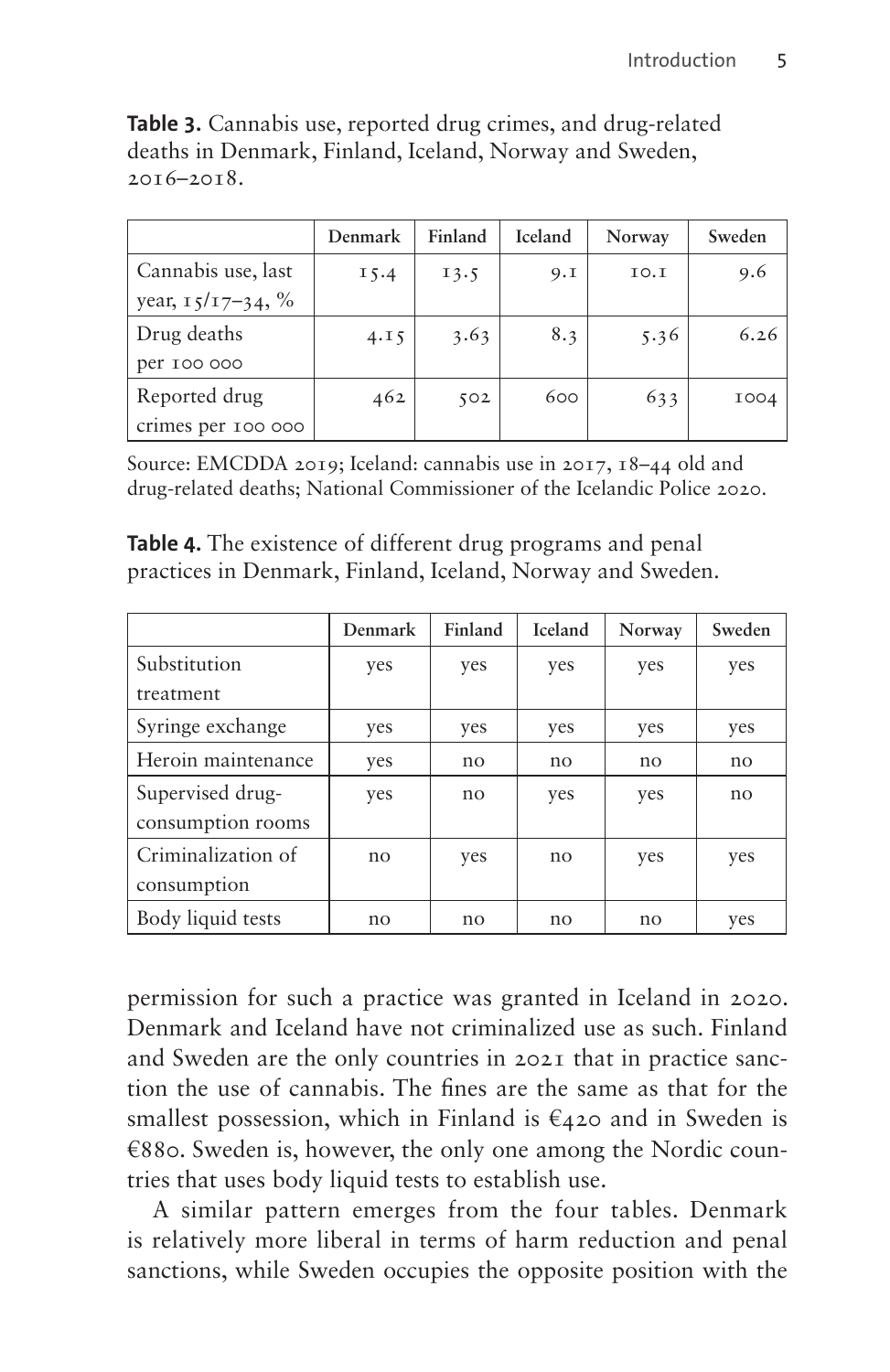severest sanctions and most intrusive police practice. Other indicators, particularly 'the law in action', might show a partially different picture, but here the pattern seems clear. These differences, both between the Nordic countries and in relation to other countries, provide the starting point for an analysis of the possible retreat to a drug policy less marked by criminal control and more by treatment or non-intervention. If the countries are to retreat, they will retreat from different positions. Today's positions have, however, not always been the same. The drug policies have changed over time and the development in the direction of an expansion or contraction of penal and other compulsory measures have not been unambiguous.

Chapters 2 to 6 give overviews of the development of drug policies in the respective countries. The presentations cover, to different extents, indicators of recreational use and problematic use, police interventions, sentences and drug-related deaths. The indicators are discussed in relation to whether the drug policies can be judged as successful or not. The analyses show a fluctuation of focus on the big shark and organized crime, and the user as the only indispensable link in the drug market pyramid. The drug user, in turn, has switched between a person who is seen as sick and in need of treatment and a criminal who is responsible for his drug use. There has, in the Nordic countries, been an increase in treatment for use of the most common drug, cannabis. The reason for this increase is, however, not obvious (Nordic Welfare Centre 2019b).

The different chapters also address the question of the actors in drug policy. Ultimately it is the political parties, and particularly those in government, that decide the policy. The policies, however, must be justified. References are made to the public, which is claimed to demand a strict control of drugs. Media plays an important role in describing a problem that most people do not have first-hand knowledge of. The police force is also a central actor in all the countries. An important role in the policy debates has been played by different non-governmental organizations (NGOs) – arguably a particularly strong agent in the Nordic context. These NGOs have, however, taken quite different positions, as have experts, civil servants and different professional groups.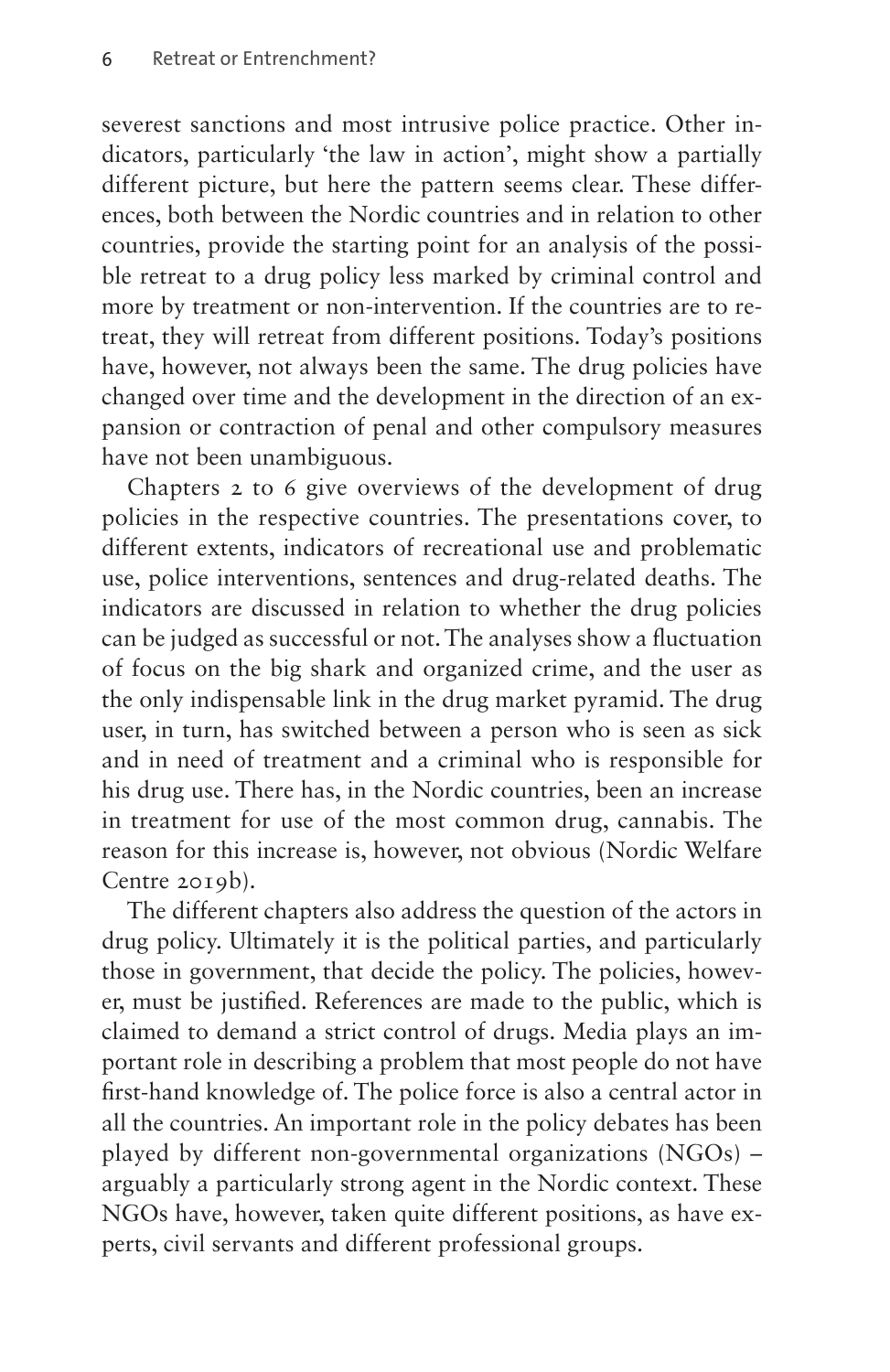Part II contains five chapters from four of the countries dealing with specific drug policy issues. The first study, Chapter 7, concerns Denmark, traditionally the most liberal of the Nordic countries when it comes to drug policy. Lately, there is a change in the direction of moralization of the drug user, not the one with a problematic use but the young, recreational user. This change is interpreted as a result of perceiving drug use in a neo-liberal framing. The drug user is seen as selfish, not regarding the negative consequences of drug use in a wider sense while at the same time being able to make a choice to use or not to use drugs. In line with this new way of interpreting drug use, legislation has been sharpened.

The relatively strict Finnish drug policy is in the next study, Chapter 8, described as a paradox. After the Second World War, Finnish criminal policy, in terms of the use of prison, deviated from the other Nordic countries that had much lower levels of inmates. Finland set a goal to reduce the size of its prison population, to mark its belonging to Western rather than Eastern Europe. This effort was successful, and Finland today resembles the other Nordic countries. However, in relation to the overall goal to liberalize Finnish criminal policy and reduce the use of imprisonment, drug policy developed in the opposite direction.

The third special study in Chapter 9 concerns the possible change of drug policy in the direction of care and help for the drug user, illustrated by an analysis from Norway. The drug policy debate in the Nordic countries, as well as elsewhere, has focused on the question of punishment or treatment. Particularly for the Nordic welfare states, an approach of care would seem natural to put forward rather than a criminal, policybased control. An abolitionist or non-interventionist policy, on the other hand, would seem unnatural. A treatment or welfare state approach to drugs can, however, be as controlling as a policy based on legal punishments. This is particularly important to observe in a situation where earlier drug policies based on criminal law are becoming criticized and where changes in the direction of a welfare-based policy is instead proposed.

Traditionally, the Nordic countries have had quite strict alcohol policies. This concern has now, however, ended up in the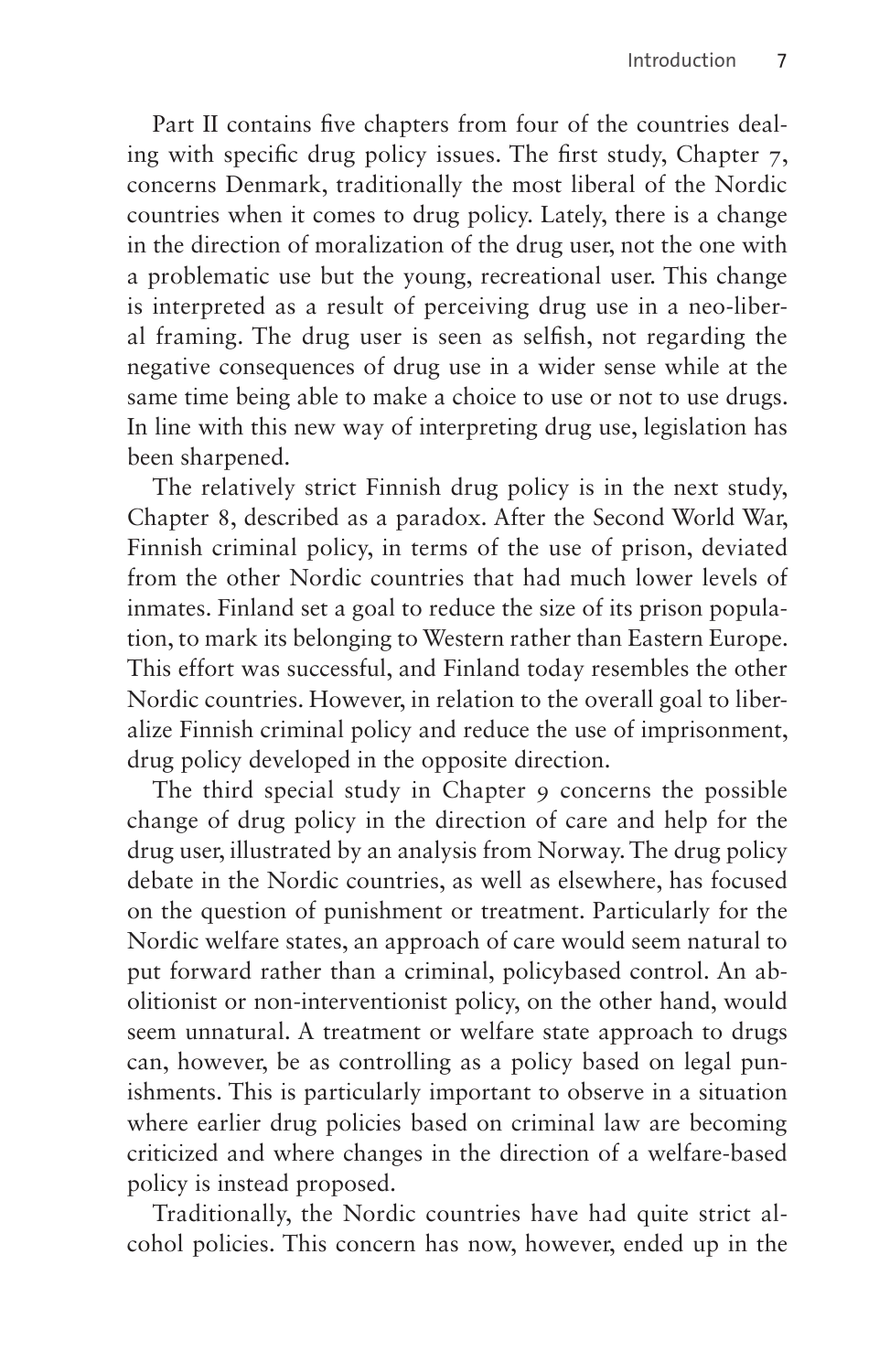background, being replaced by the issue of drugs. The fourth of the special issues that are covered in Part II, Chapter 10, asks why the issue of two intoxicants, alcohol and narcotics, have been constructed so differently in Sweden. While narcotic drugs have led to increasing control, the control of alcohol has decreased. Different restrictions on the sale of alcohol are lifted and taxes are reduced. A prognosis is made about the future of drug policy in Sweden based on the development of alcohol policy – the market will ultimately decide.

The fifth and final of the chapters dealing with special issues, Chapter 11, is also a study from Sweden. It can be said to be concerned with the question of an evidence-based drug policy. Three groups are interviewed: treatment staff, youth cannabis users and adult cannabis users. Representatives of the three groups discuss the risks of taking drugs. They all mobilize arguments for their standpoints, including references to scientific studies, and arrive at quite different conclusions. Different perspectives clash and the position on drug policy becomes 'a matter of concern rather than a matter of facts'. The study clearly shows the problem of arriving at a consensus even when the most needed facts are brought into the issue of drug policy. That facts are used differently and selectively will, of course, have a bearing on the issue of a changing drug policy.

In the concluding Chapter 12, an attempt is made to draw the lines together. A clear prediction of the development of the drug polices of the Nordic countries will not be possible to make. Different and even contradictory developments are demonstrated, as well as differences between the five Nordic countries. What is quite clear, though, is that the situation is much more open than just a few years ago. The question that inspired this comparative project, 'will there be a change in the Nordic drug policy?', has clearly become relevant.

## **References**

Balvig, F., Gunnlaugsson, H., Jerre, K., Kinnunen, A. & Tham, H. (2015). The public sense of justice in Scandinavia: A study of attitudes towards punishment. *European Journal of Criminology*, *12*(3), 342–361.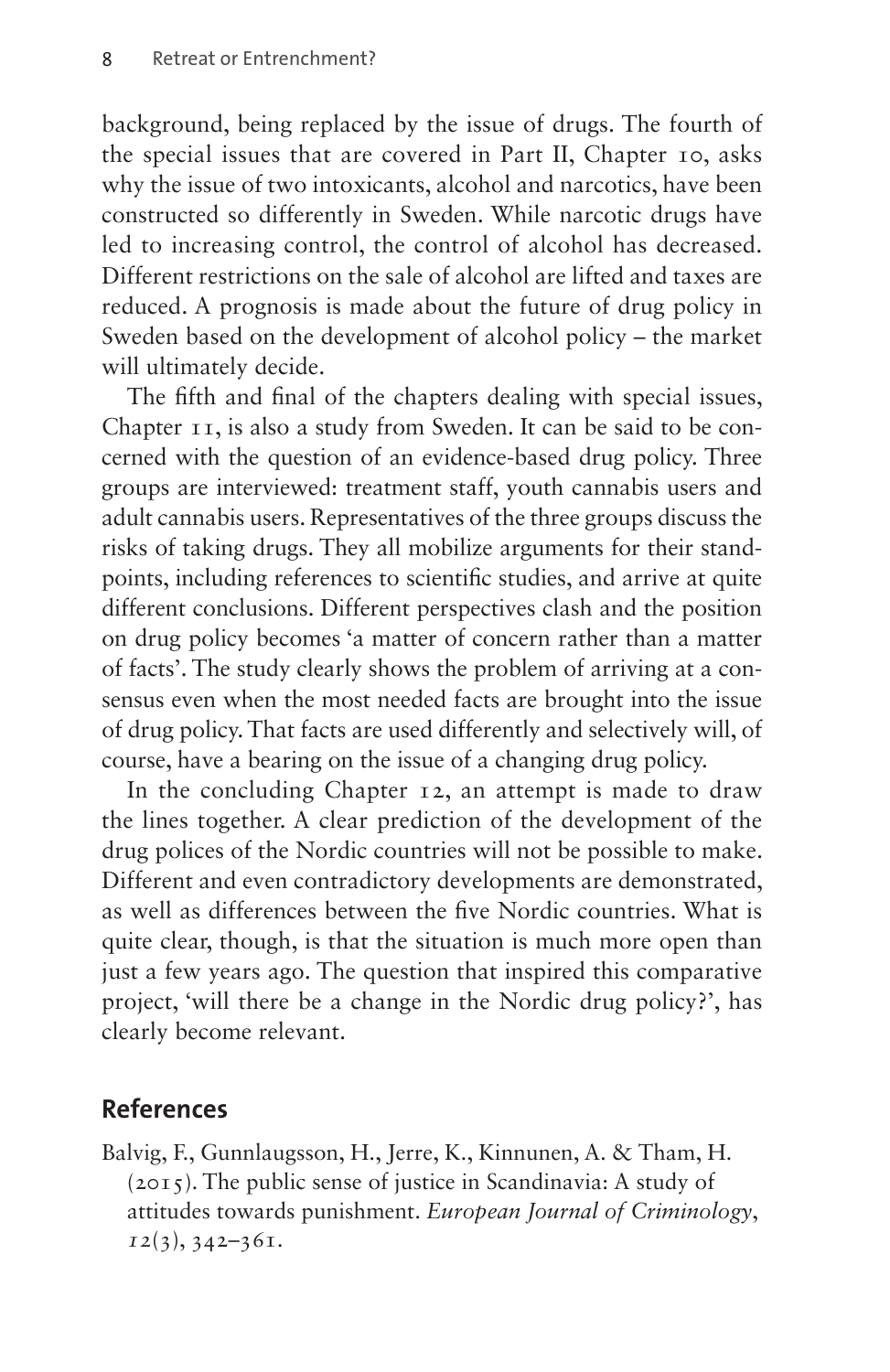- Borgeke, M. & Månsson, C. (2018). *Studie rörande påföljdspraxis med mera. 6th edition*. Stockholm: Jure.
- Christie, N. & Bruun, K. (1985). *Den gode fiende. Narkotikapolitikk i Norden*. Oslo: Universitetsforlaget.
- Directorate of Health, (2021). *Health and Wellbeing of Icelanders 2007, 2012 and 2017*. [https://www.landlaeknir.is/servlet/file](https://www.landlaeknir.is/servlet/file/store93/item37512/40_vim1i-iii_Kannabis_UTGEFID.pdf) [/store93/item37512/40\\_vim1i-iii\\_Kannabis\\_UTGEFID.pdf](https://www.landlaeknir.is/servlet/file/store93/item37512/40_vim1i-iii_Kannabis_UTGEFID.pdf).
- EMCDDA, European Monitoring Centre for Drugs and Drug Addiction, *Statistical Bulletin 2019*. [http://www.emcdda.europa](http://www.emcdda.europa.eu/data/stats2019_en) [.eu/data/stats2019\\_en.](http://www.emcdda.europa.eu/data/stats2019_en)
- Enzensberger, M. (1989–12–29). Tilbagetogets helte. *Informations Moderne Tider*, p.3. (Original 'Die Helden des Rückzugs', *Frankfurter Allgemeine Zeitung*, December 1989).
- ESPAD, *The European School Survey Project on Alcohol and Other Drugs*, Report 2015. [http://www.espad.org/report/situation](http://www.espad.org/report/situation/illicit-drug-use) [/illicit-drug-use](http://www.espad.org/report/situation/illicit-drug-use).
- Heckscher, S. (1985). Drugs and the criminal justice system. In N. Bishop (Ed.), *Scandinavian Criminal Policy and Criminology 1980–1985*. Stockholm: Scandinavian Research Council for Criminology, pp. 73–87.
- National Commissioner of the Icelandic Police. (2020). *Afbrotatölfræði 2019* (Criminal Statistics 2019). [https://www](https://www.logreglan.is/wp-content/uploads/2021/02/Afbrotatolfraedi-2019.pdf) [.logreglan.is/wp-content/uploads/2021/02/Afbrotatolfraedi-2019](https://www.logreglan.is/wp-content/uploads/2021/02/Afbrotatolfraedi-2019.pdf) [.pdf](https://www.logreglan.is/wp-content/uploads/2021/02/Afbrotatolfraedi-2019.pdf).
- Nordic Welfare Centre (2019a). *Cannabis policy and legislation in the Nordic countries. A report on the control of cannabis use and possession in the Nordic legal systems*. Helsinki. [https://](https://nordicwelfare.org/wp-content/uploads/2019/04/Cannabis-policy-and-legislation-in-the-Nordic-countries_FINAL.pdf) [nordicwelfare.org/wp-content/uploads/2019/04/Cannabis-policy](https://nordicwelfare.org/wp-content/uploads/2019/04/Cannabis-policy-and-legislation-in-the-Nordic-countries_FINAL.pdf) [-and-legislation-in-the-Nordic-countries\\_FINAL.pdf](https://nordicwelfare.org/wp-content/uploads/2019/04/Cannabis-policy-and-legislation-in-the-Nordic-countries_FINAL.pdf).
- Nordic Welfare Centre (2019b). *Treatment of cannabis-related problems in the Nordic countries*. Helsinki. [https://nordicwelfare](https://nordicwelfare.org/wp-content/uploads/2019/02/NWC_Cannabis_Treatment_2019_Webb_FINAL.pdf) [.org/wp-content/uploads/2019/02/NWC\\_Cannabis\\_Treatment](https://nordicwelfare.org/wp-content/uploads/2019/02/NWC_Cannabis_Treatment_2019_Webb_FINAL.pdf) [\\_2019\\_Webb\\_FINAL.pdf.](https://nordicwelfare.org/wp-content/uploads/2019/02/NWC_Cannabis_Treatment_2019_Webb_FINAL.pdf)
- Olaussen, L. P. (2013). *Hva synes folk om straffenivået? En empirisk undersøkelse*. Oslo: Novus forlag.